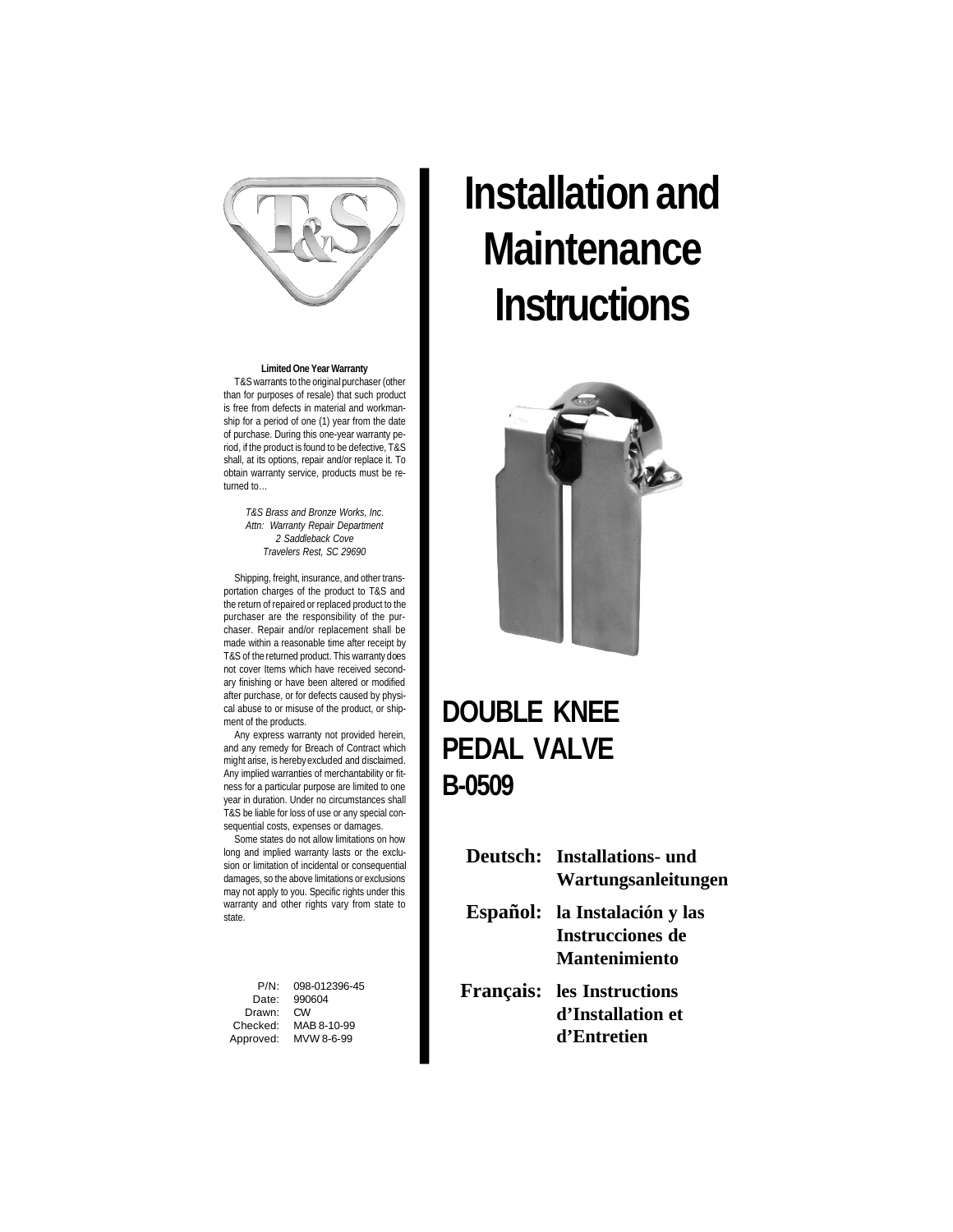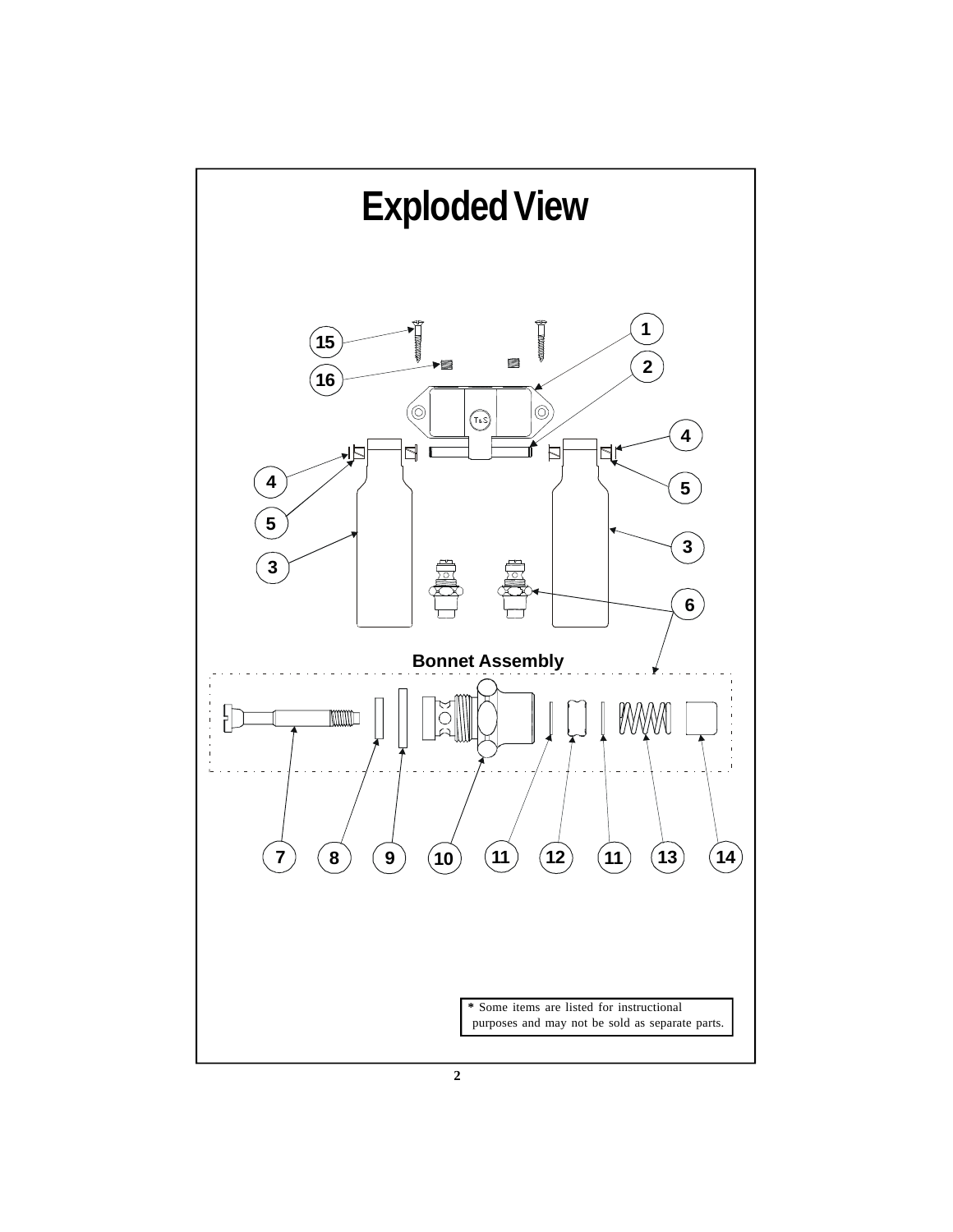### **Part Number Guide**

#### *Double Knee Pedal Valve Assembly*

| 1            | <b>Body, Double Pedal</b> | $\star$   |
|--------------|---------------------------|-----------|
| $\mathbf{2}$ | Shaft                     | $\star$   |
| 3            | Pedal, Knee               | $\star$   |
| 4            | <b>Snap-Ring, Shaft</b>   | 012512-45 |
| 5            | <b>Bushing</b>            | 001602-45 |
| 6            | Asm, Bonnet               | 002856-40 |
| 7            | Stem, Valve               | 009306-20 |
| 8            | <b>Seat Washer</b>        | 001084-45 |
| 9            | Washer, Bonnet Binding    | 001040-45 |
| 10           | <b>Bonnet</b>             | 000608-25 |
| 11           | Washer                    | 000974-45 |
| 12           | <b>Packing Stem</b>       | 000842-20 |
| 13           | <b>Spring</b>             | 000895-45 |
| 14           | <b>Pushbutton</b>         | 000753-25 |
| 15           | <b>Screw, Mounting</b>    | 000915-45 |
| 16           | <b>Socket Plug</b>        | $\star$   |

 **Note: Items 7-9 and 11-13 are included in the B-50-P parts kit. Quantity of 4 each.**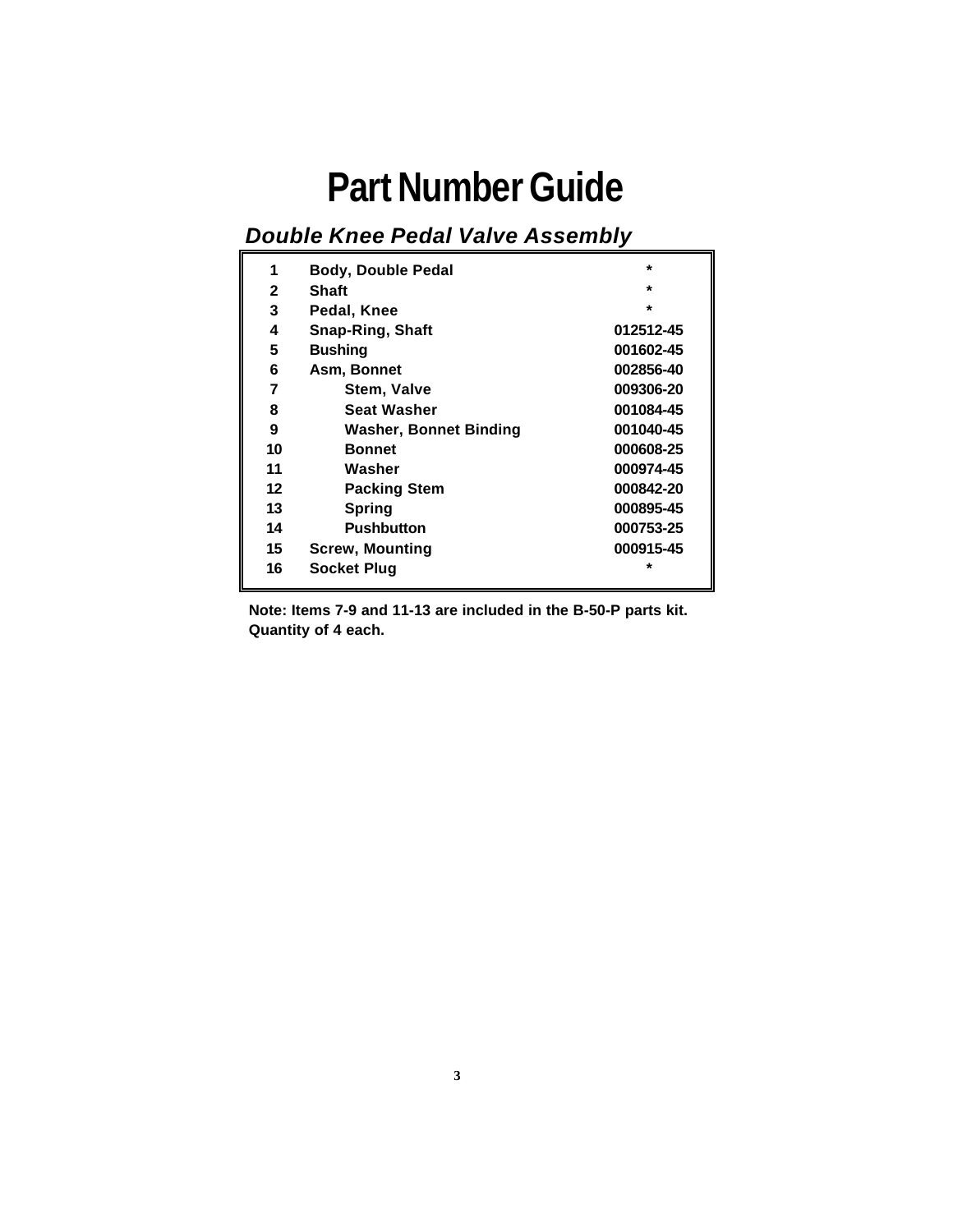## **General Instructions**

#### **Installation:**

- 1. Shut off water supply and drain lines.
- 2. Mount no.**1** assembly to deck with two no.**15**'s (See illustration.)



3. Apply Teflon tape or pipe joint compound to threads of supply lines. Install two (2) inlets (hot and cold sides) and one (1) outlet. Connect supply lines with ½" NPT piping.

4. Turn on water and check for leaks.

*Note: To order replacement parts for the bonnet assembly, order the B-50-P parts kit.*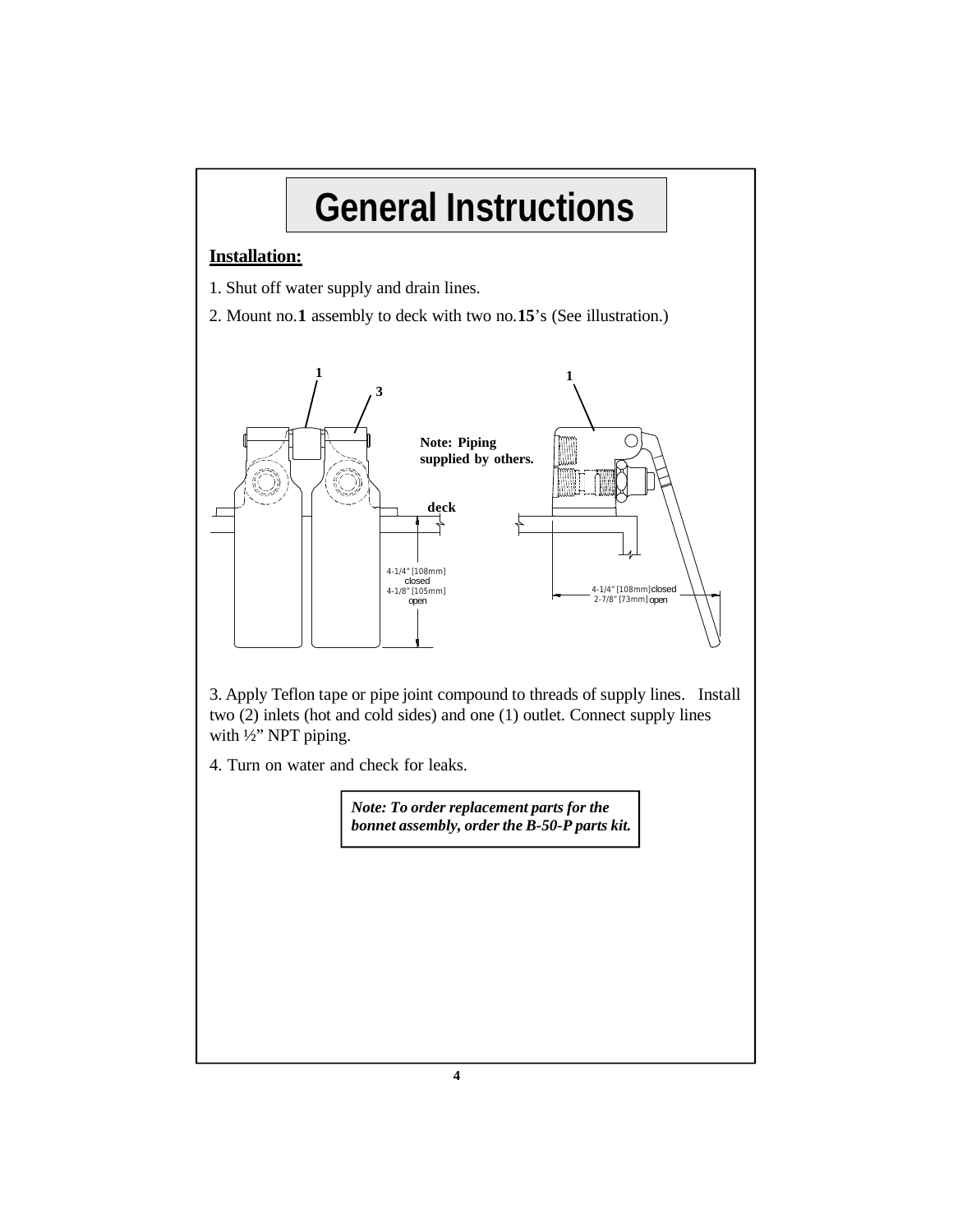### **Instrucciones Generales**

#### **Instalación:**

1. Cierre la fuente de agua y desagüe las tuberías.

2. Monte el ensamble parte **No.1** a la cubierta con dos partes **No.15** (mire la ilustración.)



3. Aplique cinta de Teflon o compuesto de coyuntura a las roscas de las líneas de surtido. Instale dos (2) entradas (lados caliente y frío) y una (1) salida. Conecte las líneas de surtido con tubería de rosca ½" NPT.

4. Abra el agua e inspeccione por filtraciones.

*Nota: Para ordenar repuestos para el ensamble de la cubierta, ordene el estuche de reparo B-50-P.*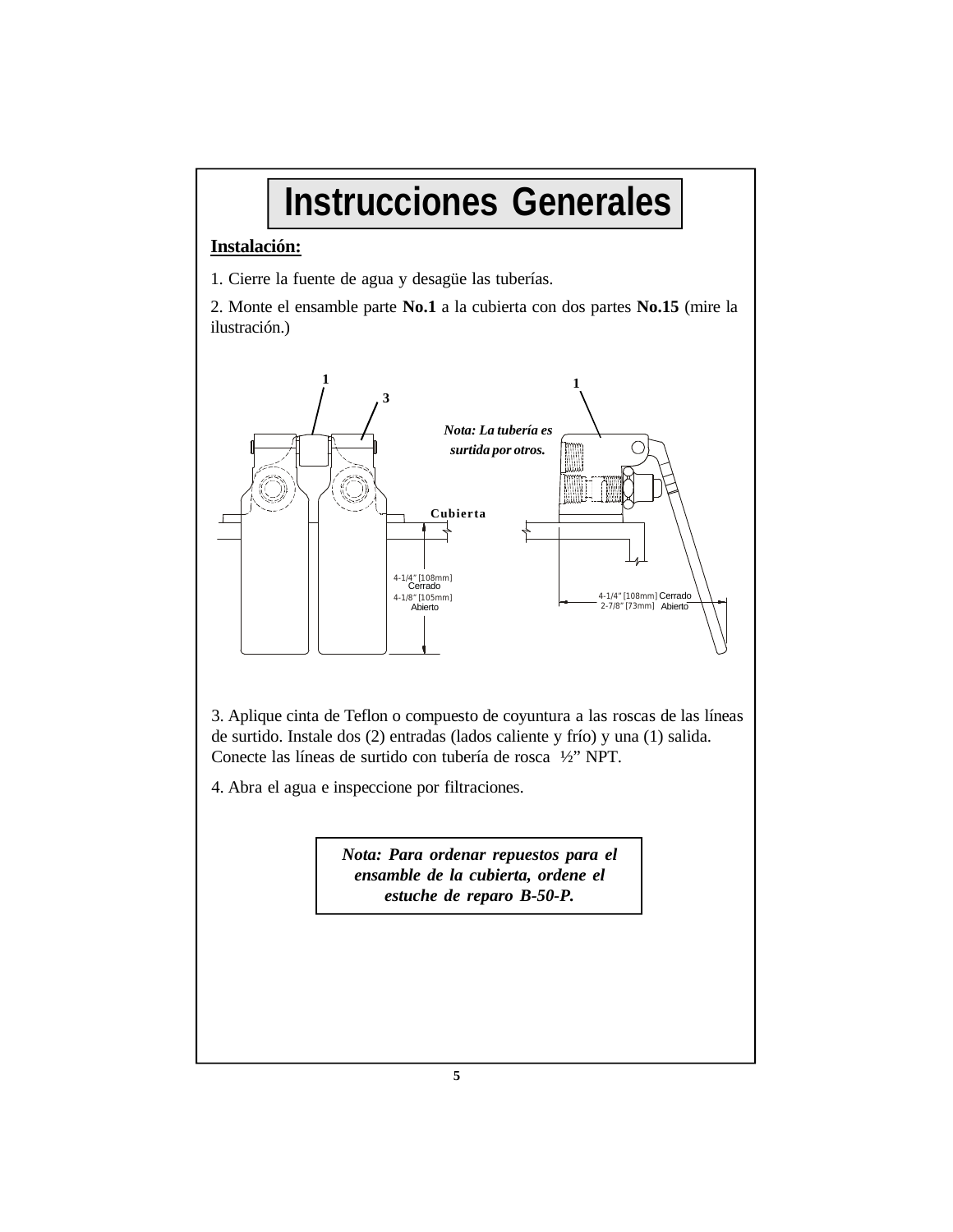### **Instructions Générales**

#### **L'Installation:**

1. Fermer la réserve de l'eau et égoutter la tuyauterie .

2. Attacher l'assemblage Nº.**1** au plancher avec deux Nº.**15**'s (Voir l'illustration).



3. Appliquer le ruban en Téflon ou le composé pour les tuyaux aux filets des tuyaux qui fournir l'eau . Installer deux (2) arrivées (les côtés chauds et froids les côtés chauds et froids) et une (1) sortie. Brancher les tuyaux qui fournir l'eau avec la tuyauterie de ½" NPT.

4. Recommencer l'eau et vérifier s'il y a des fuites

*Noter. Pour les parties remplacements pour l'assemblage du capot, commander la trousse à outils B-50-p*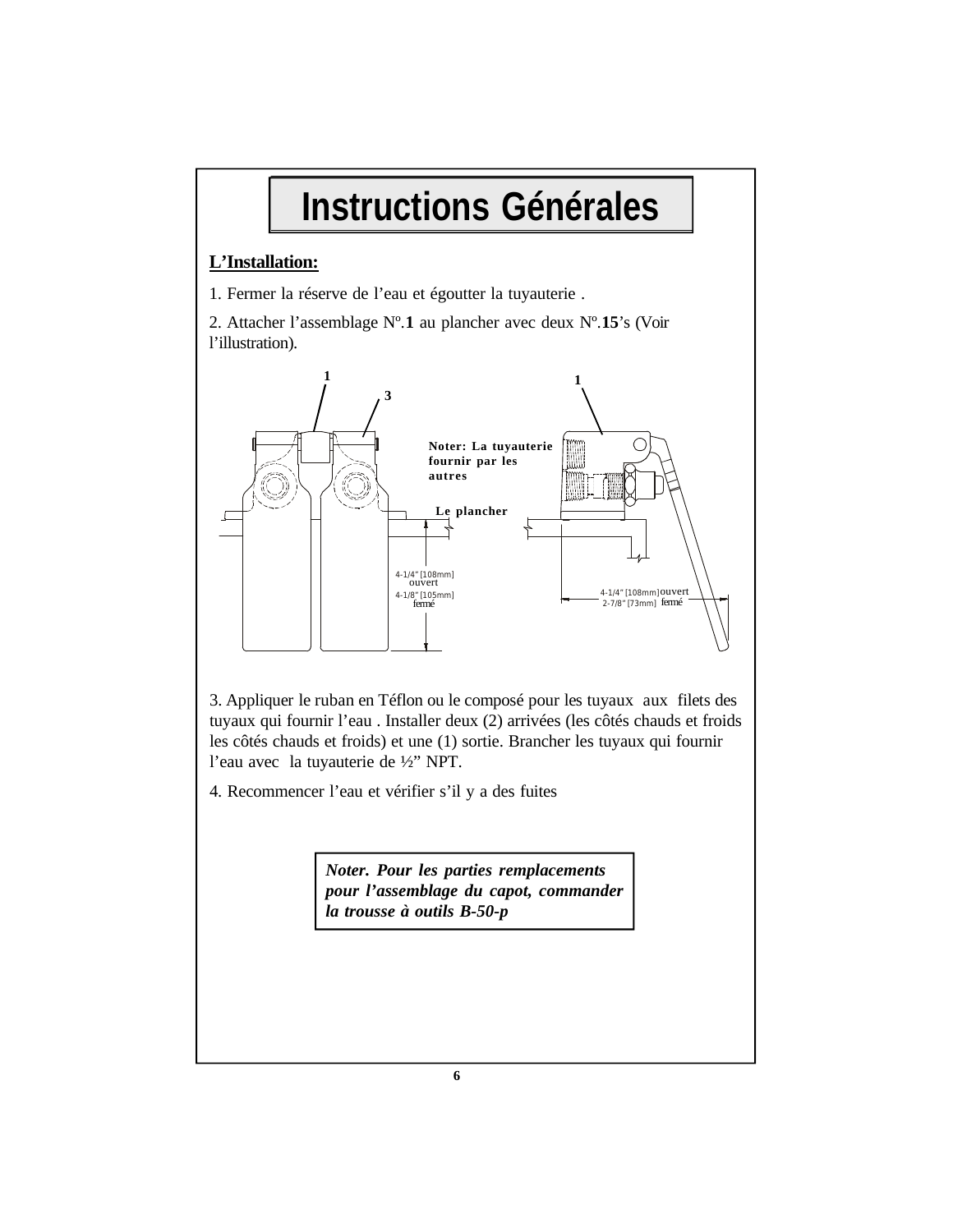### **Allgemeine Anleitungen**

#### **Installation:**

1. Wasserzufuhr abstellen und Rohre leerlaufen lassen.

2. Montieren Sie dieEinheit Nr. **1** zurArbeitsplattemit Hilfe von zwei Nr. **15**. (Siehe Zeichnung unten.)



3. Teflonband oder Rohrkitt zum Gewinde der Zufuhrleitungen auftragen. Installieren Sie zwei (2) Zuläufe (heiß und kalt) und einen (1)Ablauf. Verbinden Sie die Zufuhrleitungen mit 1/2 Zoll NPT Rohren.

4. Wasser andrehen und auf Dichtheit prüfen.

**Hinweis: Falls Ersatzteile zur Reparatur der Einheit benötigt werden, bestellen Sie das B-50-P Ersatzteilkit.**